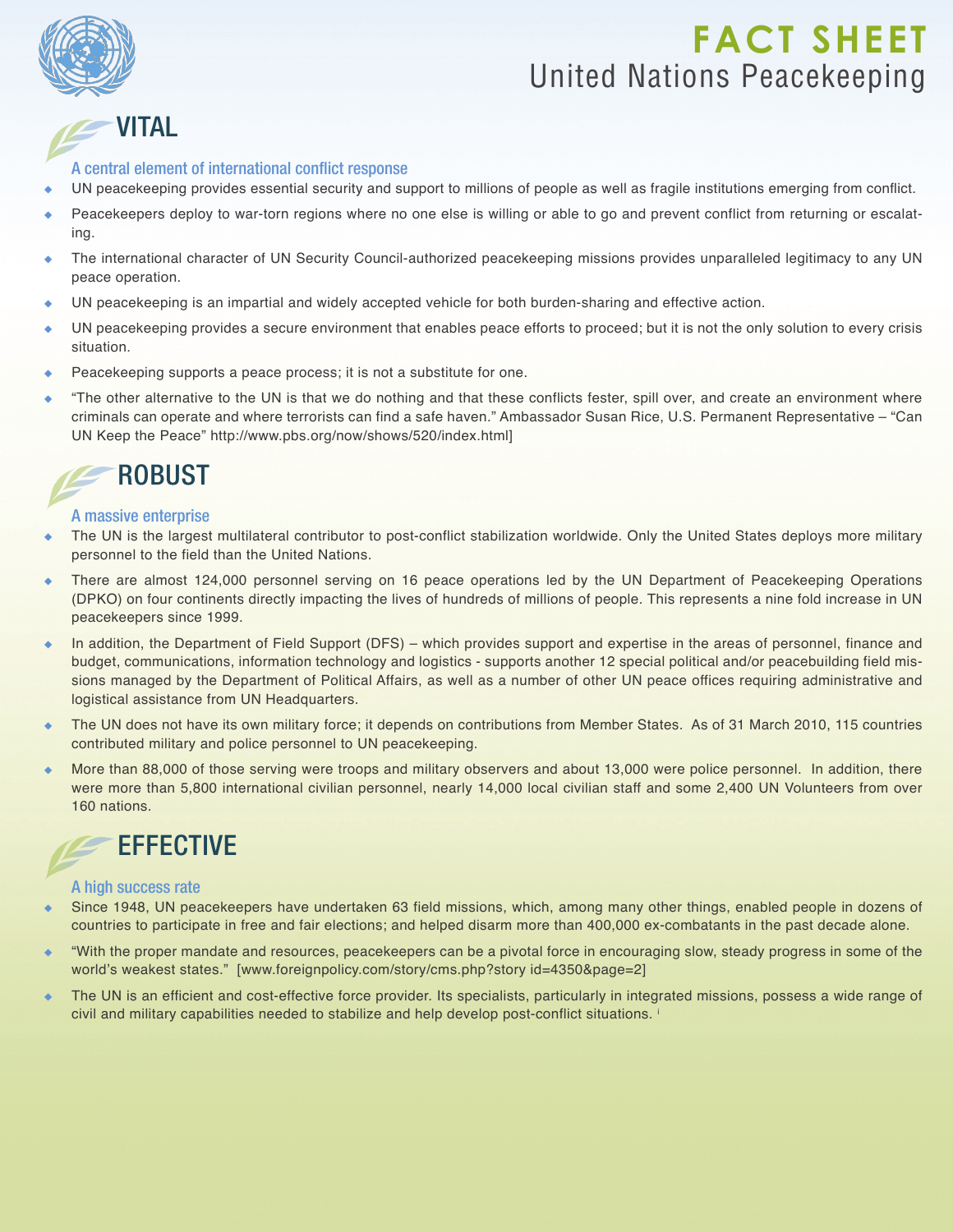### COST EFFECTIVE

#### UN peacekeeping is inexpensive

- UN peace operations cost much less than other forms of international intervention and their costs are shared more equitably among UN Member States.
- The approved peacekeeping budget for the period from 1 July 2009 to 30 June 2010 is approximately US \$7.9 billion. This represents about 0.5 per cent of global military spending (estimated at US\$1.464 trillion)
- When costs to the UN per peacekeeper are compared to the costs of troops deployed by the United States, other developed states, the North Atlantic Treaty Organization (NATO) or regional organizations, the United Nations is the least expensive option by far. ii
- A recent survey by Oxford University economists found that international military intervention under Chapter VII of the UN Charter is the most cost-effective means of preventing a return to war in post-conflict societies. "
- A study by the US Government Accountability Office estimated that it would cost the United States approximately twice as much as the UN to conduct a peacekeeping operation similar to the UN Stabilization Mission in Haiti (MINUSTAH) – \$876 million compared to the UN budgeted \$428 million for the first 14 months of the mission.<sup>iv</sup>
- "If the US was to act on its own unilaterally and deploy its own forces in many of these countries; for every dollar that the US would spend, the UN can accomplish the Mission for twelve cents." [Ambassador Susan Rice, U.S. Permanent Representative – "Can UN Keep the Peace" http://www.pbs.org/now/shows/520/index.html]

# DYNAMIC

#### UN peacekeeping continues to evolve

- In addition to maintaining peace and security, peacekeepers are increasingly charged with assisting in political processes, reforming judicial systems, training law enforcement and police forces, disarming and reintegrating former combatants, and supporting the return of internally displaced persons and refugees.
- UN electoral assistance has become an increasingly essential feature in UN peace operations. UN peace missions have supported elections in several post-conflict countries, including Nepal, Afghanistan, Burundi, Haiti, Iraq, Liberia, the DRC and Timor-Leste, with populations totaling over 120 million people, giving more than 57 million registered voters the chance to exercise their democratic rights.
- The UN increasingly works in peacekeeping partnerships with other international and regional organizations, such as the African Union (AU) or the European Union (EU), for maximum effect.
- Holding its personnel accountable to the highest standards of behavior is a major priority for UN peacekeeping. The UN has adopted a comprehensive three-pronged strategy (prevention, enforcement and remediation) to address the issue of sexual exploitation and abuse (SEA) by UN personnel, has established conduct and discipline units at Headquarters and in the field, and is working with its troop-contributing countries to ensure that the troops strictly abide by the Secretary-General's zero tolerance policy against SEA.
- We are painfully aware that SEA continues to be a major challenge for the peacekeeping family and one of our goals is to take every possible preventative measure to ensure no harm comes to those we serve," said Susana Malcorra, Under-Secretary-General for the Department of Field Support.
- "The vast majority of troops conduct themselves in a professional and admirable manner, but there are some instances where misconduct occurs. This is simply unacceptable when you serve under the UN flag and we convey this message on every interaction we have with our Troop Contributing Countries, with whom we are working closely," added Alain Le Roy, Under-Secretary-General for Peacekeeping Operations.

### WOMEN IN PEACEKEEPING

- The need for women peacekeepers is more pressing than ever. In many cases, women are better-placed to carry out a number of crucial peacekeeping tasks, including interviewing victims of sexual and gender-based violence, working in women's prisons, assisting female ex-combatants during the process of demobilizing and reintegration into civilian life and mentoring female cadets at police academies.
- The percentage of women deployed as civilians in peacekeeping operations has reached 30 per cent. Currently, two women lead peace operations as Special Representatives of the Secretary-General (SRSG) and three women are Deputy SRSGs.
- Although progress has been slower with the uniformed components of UN peacekeeping operations, the UN continues to engage with Police and Troop Contributing Countries in efforts to increase the numbers of uniformed women in peacekeeping operations. Seven per cent of the 13,000 police officers and two per cent of the 87,000 military personnel are women.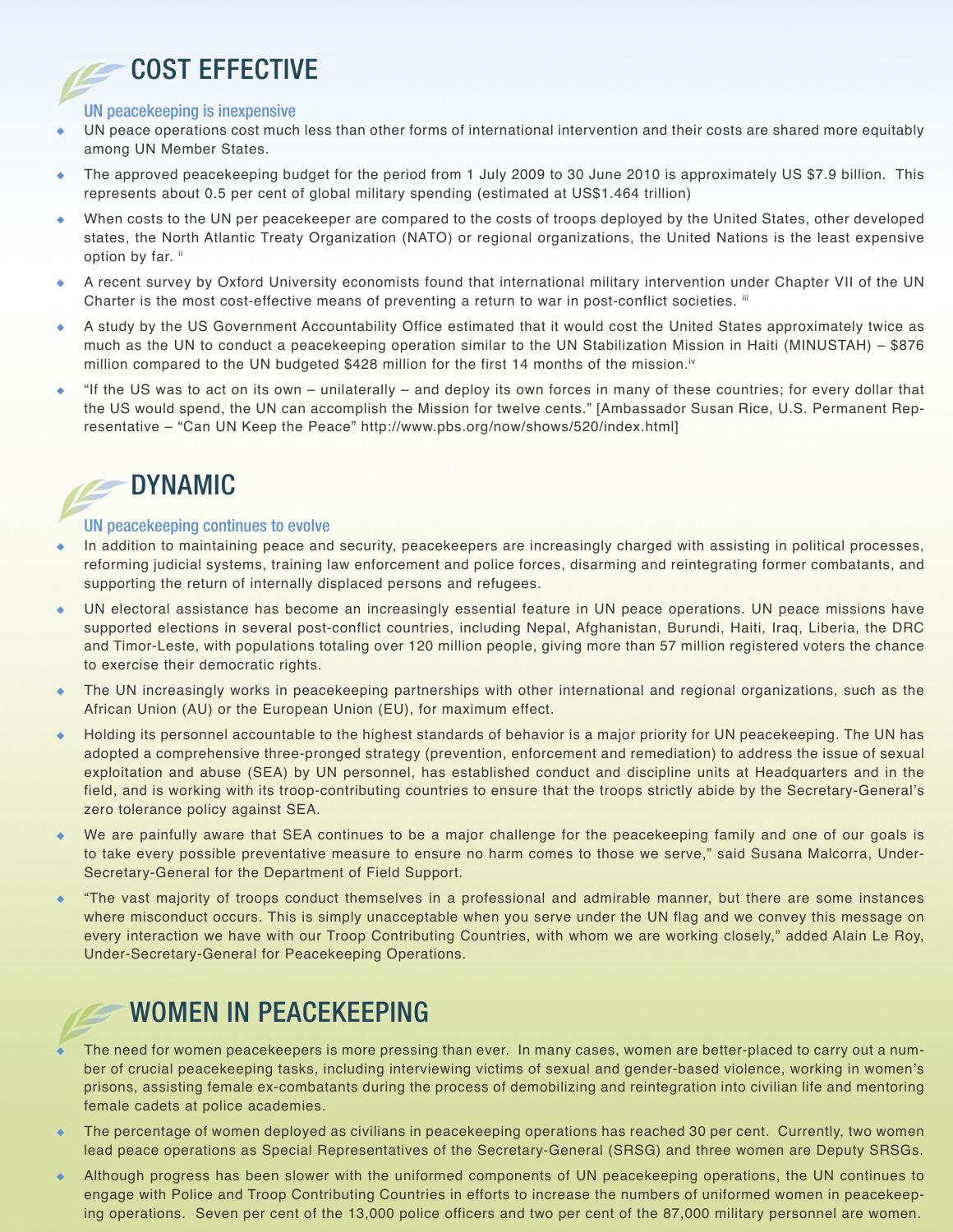The first all-women contingent to serve in a peacekeeping mission, a Formed Police Unit from India, was deployed in 2007 to the UN operation in Liberia. More recently, a woman has been appointed as a Deputy Force Commander.